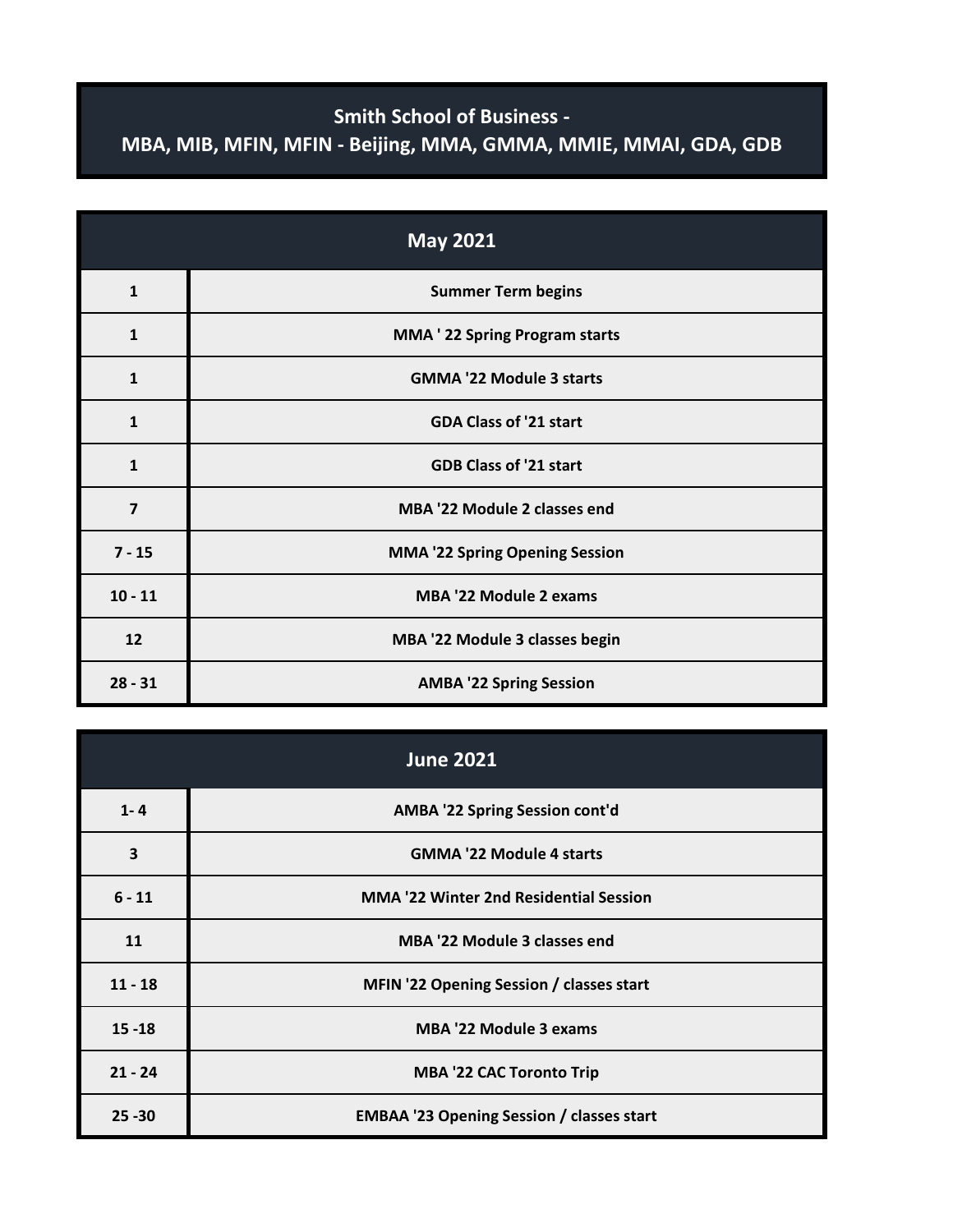| <b>July 2021</b> |                                                    |
|------------------|----------------------------------------------------|
| $1 - 5$          | <b>EMBAA '23 Opening Session cont'd</b>            |
| $\overline{2}$   | MBA '22 Elective course schedule begins            |
| $22 - 25$        | MMAI '21 Final Residential Sessional / classes end |
| 24               | MMAI '22 Pre-program events begin                  |
| 30               | GDA '21 Classes end                                |

| August 2021 |                                                  |
|-------------|--------------------------------------------------|
| 1           | <b>MMIE</b> '22 Program launches                 |
| $6 - 21$    | <b>EMBA '23 Opening Session / classes start</b>  |
| $11 - 22$   | <b>MMIE '22 Opening Bootcamp</b>                 |
| $19 - 27$   | <b>MMAI '22 Opening Session / classes start</b>  |
| $30 - 31$   | MIB '22 Program launch / Fall term classes start |
| 31          | <b>GDB '21 Classes end</b>                       |
| 31          | <b>MMIE '21 Program ends</b>                     |

| September 2021 |                                                         |
|----------------|---------------------------------------------------------|
|                | <b>GMMA '22 Module 5 starts</b>                         |
| 3              | MFIN '22 (Beijing - English) program start              |
| 3              | MFIN '22 (Beijing - Chinese) program start              |
| $1 - 11$       | MIB '22 Program Launch / Fall term classes start cont'd |

**October 2021**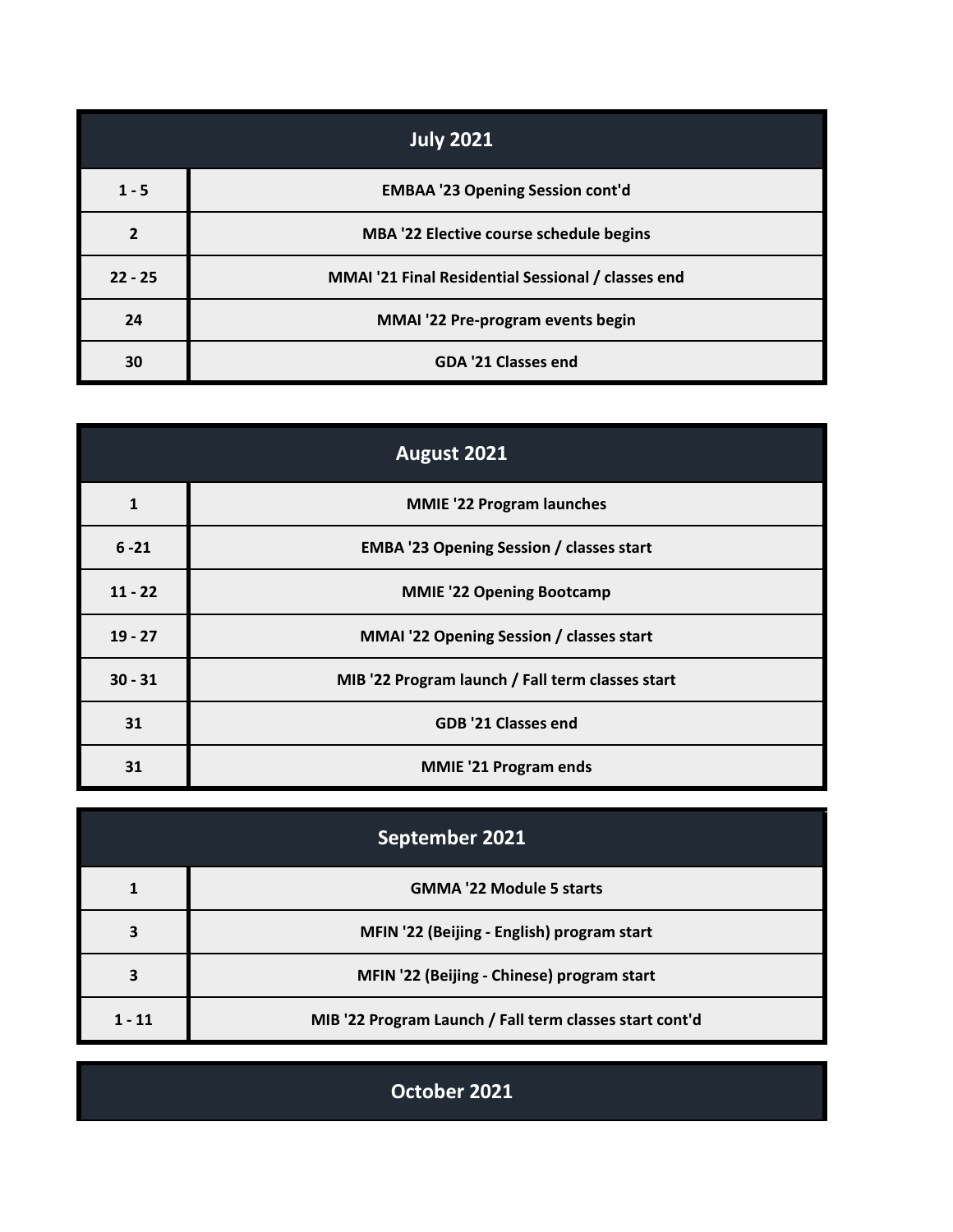|          | <b>GMMA '22 Module 6 starts</b>                   |
|----------|---------------------------------------------------|
| $3 - 8$  | <b>MMA '22 Spring October Residential Session</b> |
| $8 - 23$ | <b>EMBA '22 Global Business Project Travel</b>    |
| 16       | <b>University Day</b>                             |

| <b>November 2021</b> |                                                                   |
|----------------------|-------------------------------------------------------------------|
| $5 - 14$             | <b>EMBAA '22 Global Business session / classes end</b>            |
| <b>11</b>            | Remembrance Day observance (Classes cancelled 10:30 - 11:30 a.m.) |
| 20                   | <b>EMBA '22 Classes end</b>                                       |
| $27 - 30$            | <b>MMIE '22 Second Bootcamp</b>                                   |

| December 2021 |                                                |
|---------------|------------------------------------------------|
| $1 - 5$       | <b>MMIE '22 Second Bootcamp Session cont'd</b> |
| $2 - 7$       | <b>EMBAA '23 Business Venturing Session</b>    |
| $4 - 12$      | AMBA '23 Final Session / classes end           |
| 6             | <b>Commemoration Day</b>                       |
| $10 - 12$     | <b>MFIN '22 Final Residential Session</b>      |
| 13            | MBA '22 classes end                            |
| 17            | MIB '22 Fall classes end                       |
| 20            | <b>MMA '22 Winter classes end</b>              |

| January 2022 |                                          |
|--------------|------------------------------------------|
|              | <b>Winter Term begins</b>                |
| 3            | MIB '23 Winter Term begins               |
| $3 - 14$     | AMBA '23 Opening Session / classes start |
| 4            | <b>MMA '23 Winter Program starts</b>     |
| $10 - 14$    | MBA '23 Pre MBA                          |
| $17 - 21$    | <b>MBA '23 Orientation Week</b>          |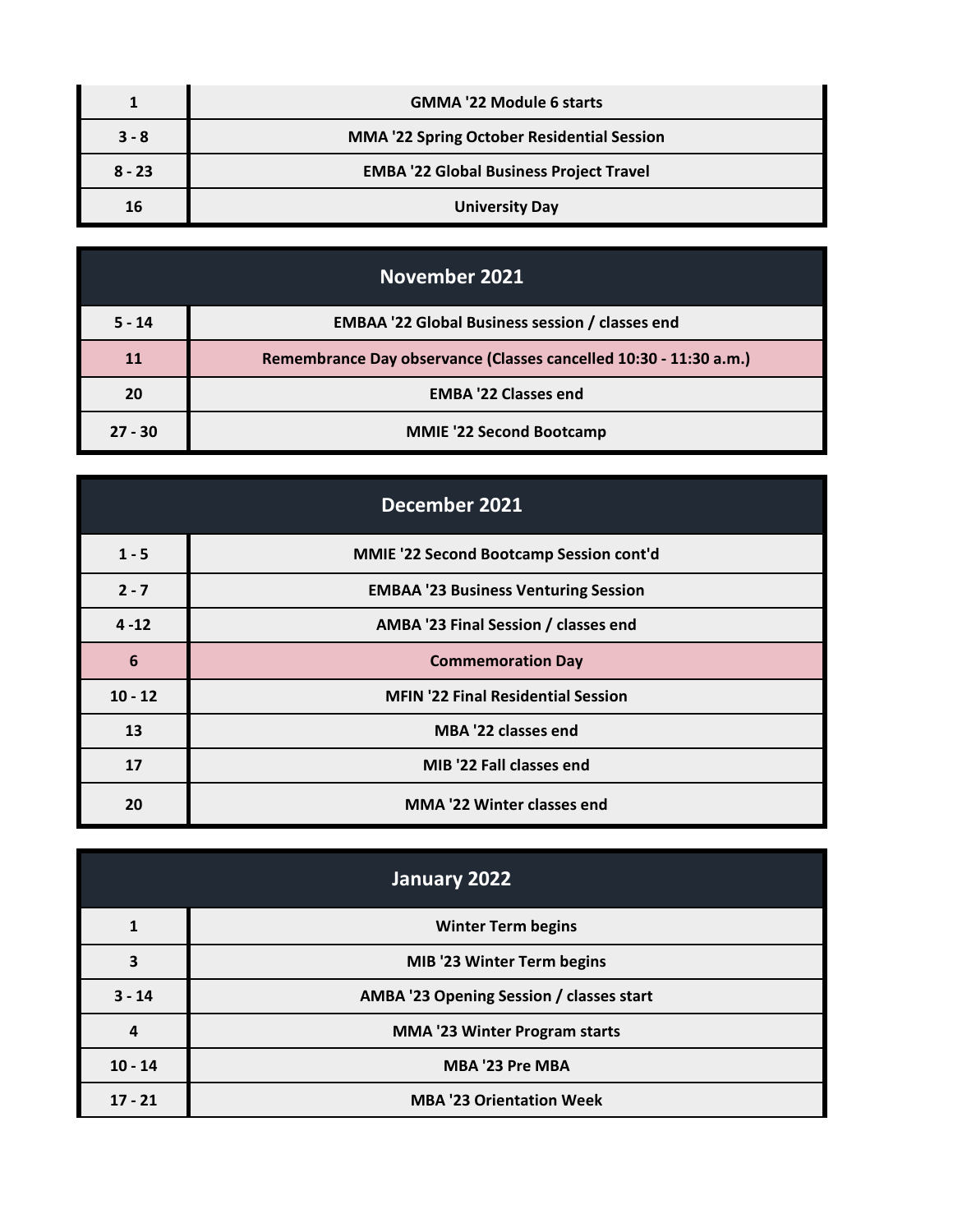| $21 - 29$ | MMA '23 Winter Opening Session / classes start |
|-----------|------------------------------------------------|
| 24        | MBA '23 Module 1 classes begin                 |

| <b>February 2022</b> |                                                     |
|----------------------|-----------------------------------------------------|
| $5 - 12$             | <b>EMBA '23 Creativity &amp; Innovation Session</b> |
| $21 - 25$            | <b>Reading Week</b>                                 |

|         | <b>March 2022</b>              |
|---------|--------------------------------|
| 4       | MBA '23 Module 1 classes end   |
| $7 - 9$ | <b>MBA '23 Module 1 exams</b>  |
| 14      | MBA '23 Module 2 classes begin |

| <b>April 2022</b> |                                            |
|-------------------|--------------------------------------------|
|                   | <b>GMMA '22 Program ends</b>               |
| 8                 | MIB '22 Winter term / classes end          |
| $21 - 24$         | MMA '23 Spring Final session / classes end |
| $23 - 30$         | <b>MMIE '22 Final Bootcamp</b>             |
| 24                | MFIN '22 Classes end                       |
| 30                | <b>MMA '23 Spring Program starts</b>       |

| <b>May 2022</b> |                                        |
|-----------------|----------------------------------------|
| 1               | <b>Summer term begins</b>              |
| 1               | GDA '22 Classes begin                  |
| 1               | <b>GDB '22 Classes begin</b>           |
| 1               | MMIE '22 Final Bootcamp session cont'd |
|                 | <b>MMA '23 Spring Program starts</b>   |
| 6               | <b>MBA '23 Module 2 classes end</b>    |
| $6 - 14$        | <b>MMA '23 Spring Opening Session</b>  |
| $9 - 10$        | MBA '23 Module 2 exams                 |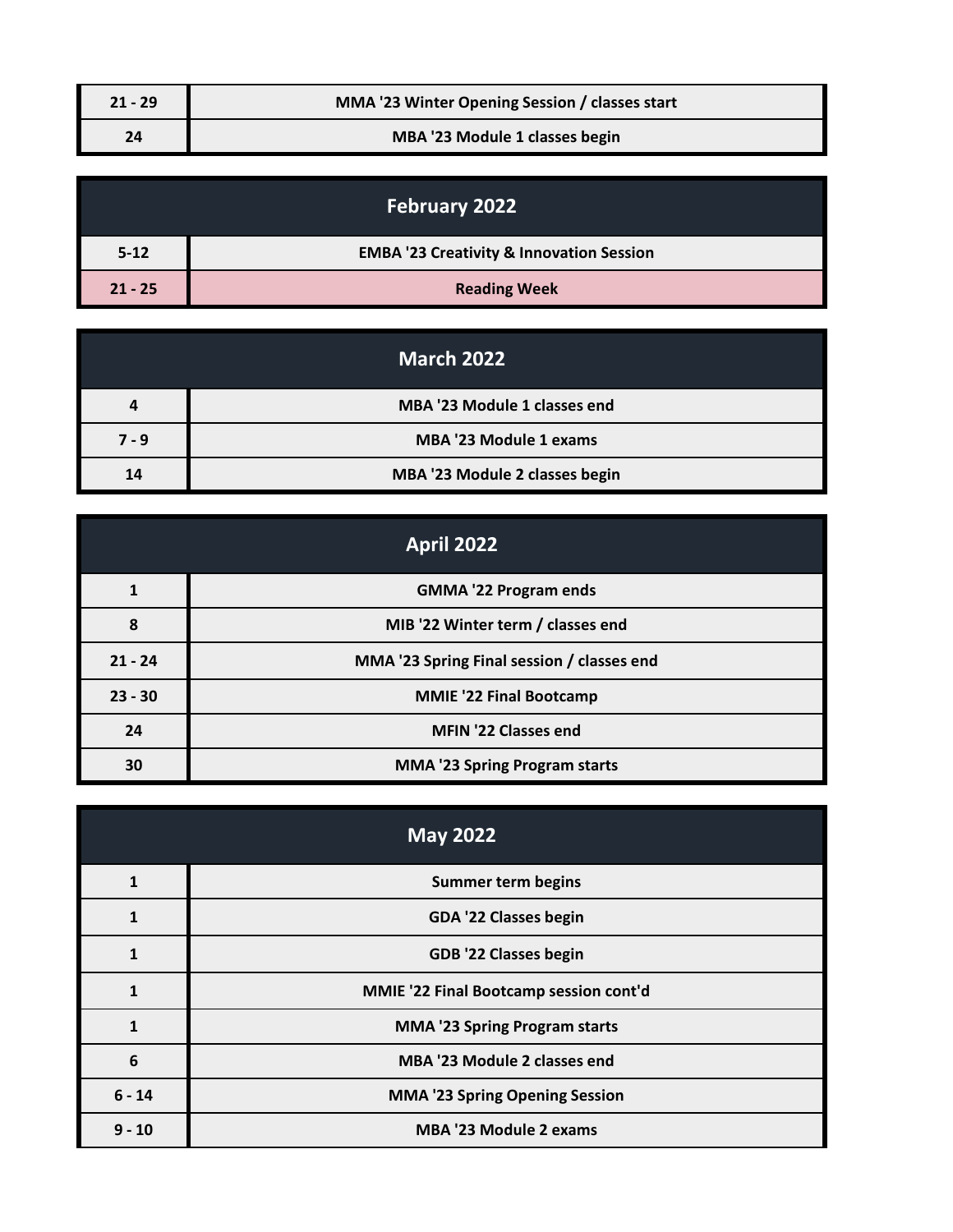| 11        | MBA '23 Module 3 classes begin  |
|-----------|---------------------------------|
| $20 - 25$ | <b>EMBAA '23 Spring session</b> |
| $27 - 31$ | <b>AMBA '23 Spring session</b>  |

| <b>June 2022</b> |                                               |
|------------------|-----------------------------------------------|
| $1 - 4$          | AMBA '23 Spring Session cont'd                |
| 10               | MBA '23 Module 3 classes end                  |
| $5 - 10$         | <b>MMA '23 Winter 2nd Residential Session</b> |
| $10 - 17$        | MFIN '23 Opening Session / classes begin      |
| $13 - 17$        | <b>MBA '23 Module 3 exams</b>                 |
| $20 - 23$        | <b>MBA '23 CAC Toronto Trip</b>               |
| $24 - 30$        | <b>EMBAA '24 Opening Session</b>              |

| <b>July 2022</b> |                                                  |
|------------------|--------------------------------------------------|
| $\overline{2}$   | MBA '23 Elective course schedule begins          |
| $1 - 5$          | <b>EMBAA '24 Opening Session cont'd</b>          |
| $21 - 24$        | MMAI '22 Final Residential Session / classes end |
| 23               | MMAI '23 Pre-program events begin                |
| 31               | <b>GDA '22 Classes end</b>                       |
| 31               | <b>MMIE '22 Program ends</b>                     |

| August 2022 |                                                 |
|-------------|-------------------------------------------------|
|             | <b>MMIE '23 Program launches</b>                |
| $6 - 21$    | <b>EMBA '23 Opening Session / classes start</b> |
|             | MFIN '22 (Beijing - English) program end        |